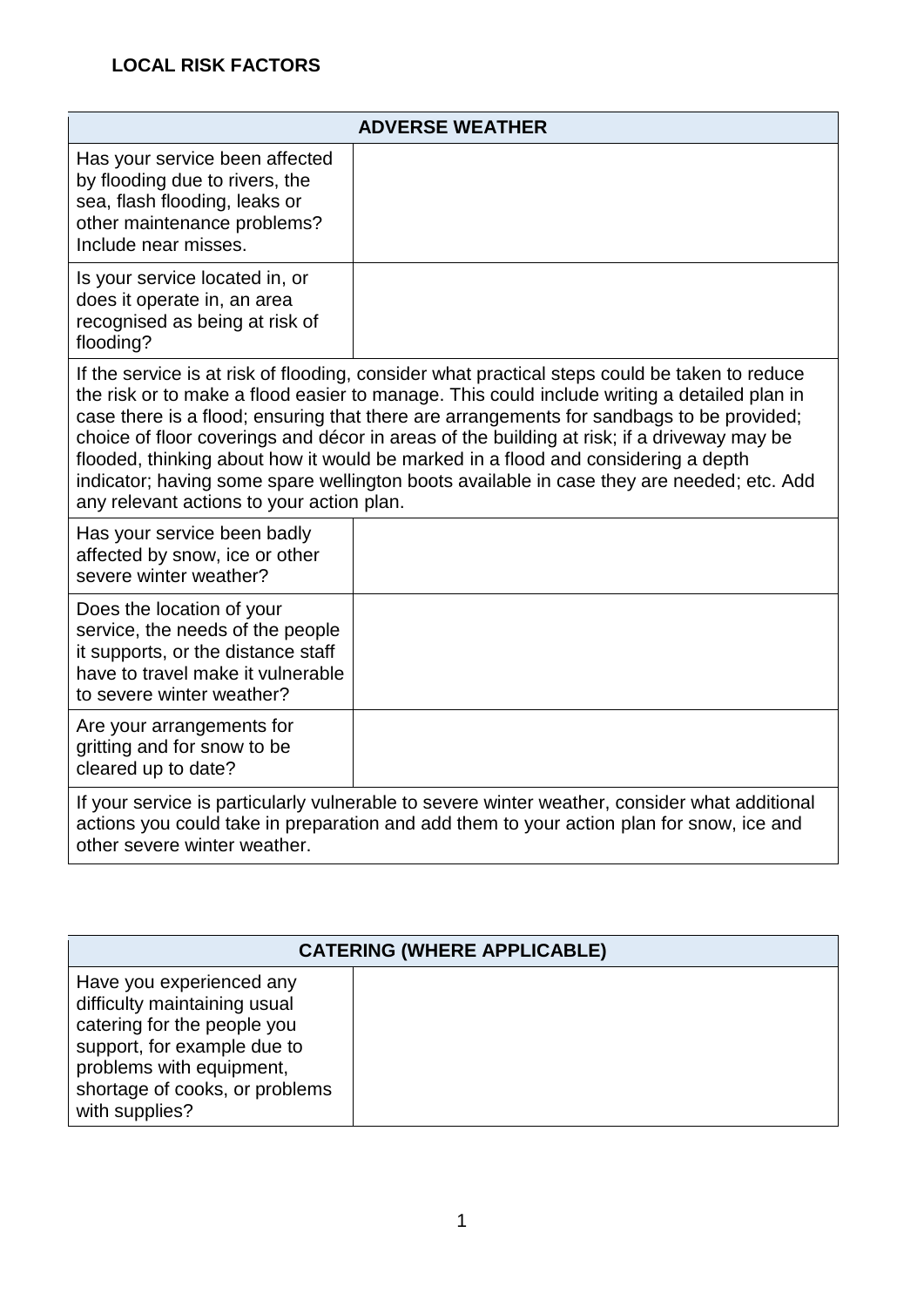| Is there any reason to think that<br>you could be particularly<br>vulnerable to the kind of<br>problems that could disrupt<br>catering provision in the future? |  |
|-----------------------------------------------------------------------------------------------------------------------------------------------------------------|--|
|-----------------------------------------------------------------------------------------------------------------------------------------------------------------|--|

If you have identified any additional vulnerabilities, think about what you could do to make the service less vulnerable and add any actions to your action plan.

| <b>FUEL SHORTAGE</b>                                                                                                                                                                                                        |  |  |
|-----------------------------------------------------------------------------------------------------------------------------------------------------------------------------------------------------------------------------|--|--|
| How vulnerable would your<br>service would be if there was a<br>fuel shortage; for example, do<br>staff need to drive a lot to get to<br>work or while they are working?                                                    |  |  |
| Is there anything you can<br>reasonably do in advance to<br>make the service less<br>vulnerable? For example,<br>recruiting more local staff;<br>making advance arrangements<br>with other services to share<br>staff; etc. |  |  |

| <b>HEATWAVE (BUILDINGS BASED SERVICE)</b>                                                                     |  |
|---------------------------------------------------------------------------------------------------------------|--|
| How easy is it to keep your<br>service cool in prolonged very<br>hot weather?                                 |  |
| Is there at least one accessible<br>room that you are confident<br>could be kept below 26 degrees<br>Celsius? |  |

If it is difficult to keep the home cool, or you are not confident that there is a room that could be kept below 26 degrees Celsius, review the possible actions and adaptations listed in the annual heatwave advice issued by Public Health England. Add any actions you decide on to your action plan.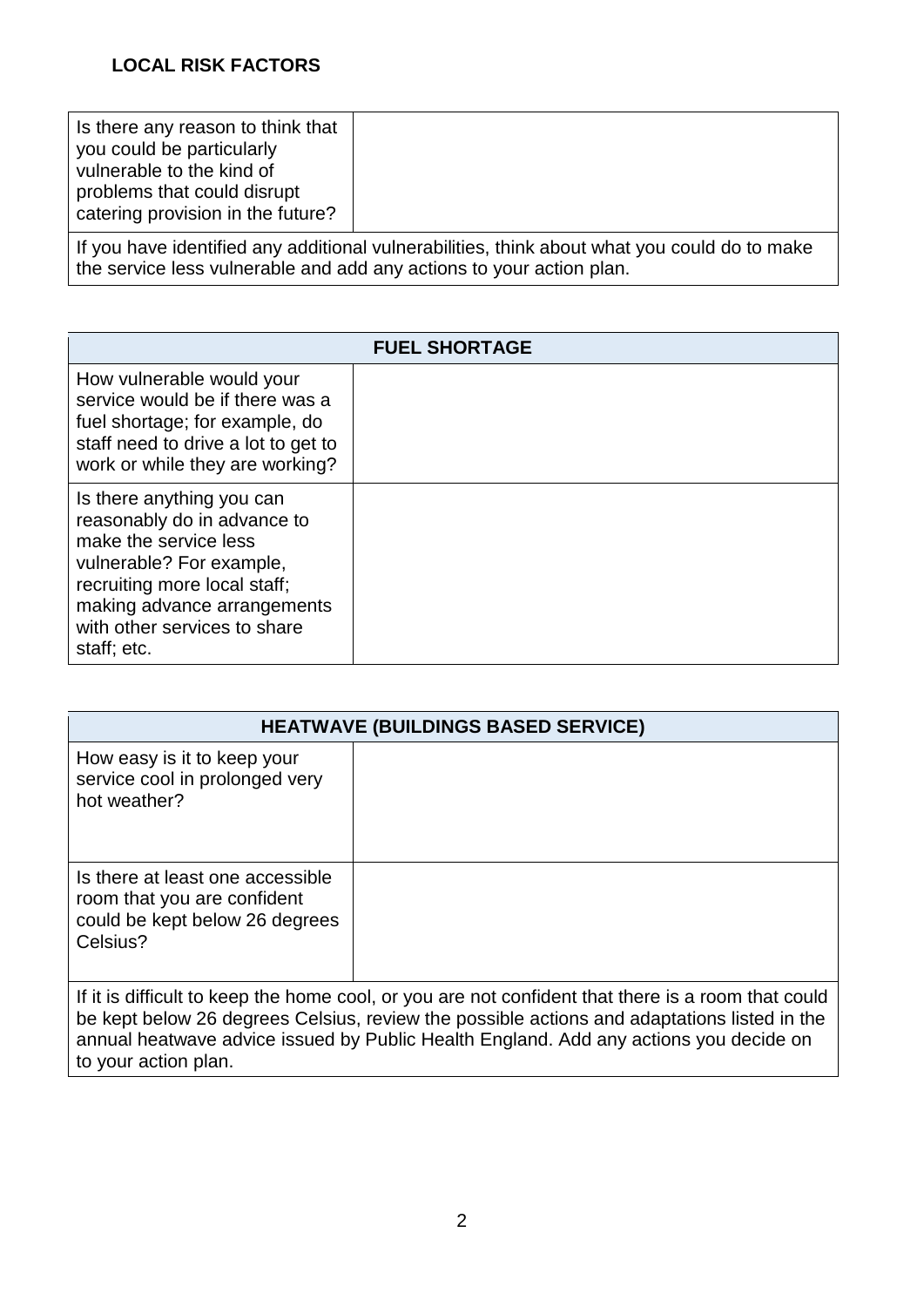| MAJOR LOCAL INCIDENT DUE TO TERRORISM, CIVIL DISTURBANCE, INDUSTRIAL<br><b>ACCIDENT ETC.</b>                                                                                                  |  |
|-----------------------------------------------------------------------------------------------------------------------------------------------------------------------------------------------|--|
| Has your service been affected<br>by any incidents of this kind in<br>the past?                                                                                                               |  |
| Is there any reason to think that<br>the location of your service<br>makes this a bigger risk $-$ for<br>example are there any local<br>plants or activities that could<br>lead to a problem? |  |
| If you have identified any additional vulnerabilities, think about what you could do to make<br>the service less vulnerable and add any actions to your action plan.                          |  |

| <b>STAFFING SHORTAGE</b>                                                                                                                                                                                                                                                                                                                                                                                                                                                                                                                                                                                                                                                                     |  |  |
|----------------------------------------------------------------------------------------------------------------------------------------------------------------------------------------------------------------------------------------------------------------------------------------------------------------------------------------------------------------------------------------------------------------------------------------------------------------------------------------------------------------------------------------------------------------------------------------------------------------------------------------------------------------------------------------------|--|--|
| Are there any critical tasks that<br>depend on the skill or<br>knowledge of only one or two<br>people?                                                                                                                                                                                                                                                                                                                                                                                                                                                                                                                                                                                       |  |  |
| If there are, consider training other staff to cover if necessary and note any actions on your<br>action plan.                                                                                                                                                                                                                                                                                                                                                                                                                                                                                                                                                                               |  |  |
| How much flexibility would you<br>have in being able to maintain<br>the service, either at its usual<br>level or at a minimum safe level,<br>if several team members were<br>absent at the same time?                                                                                                                                                                                                                                                                                                                                                                                                                                                                                        |  |  |
| Less flexibility indicates a higher risk. Options to reduce risk could include: reviewing the<br>make-up of the staff team, for example with more part time or bank staff; reviewing agency<br>arrangements; making arrangements for support from neighbouring services; if the<br>problem is that of staff not being able to travel, arranging for staff to work at the service<br>they are nearest to; temporarily changing roles within the team, focusing on the most<br>important tasks; reducing staffing levels to the agreed minimum level or, in community<br>services, prioritising support to people who would be most vulnerable to delays or<br>cancellations of their service. |  |  |
| Has your service previously<br>experienced regular staff<br>shortages that have affected the<br>delivery of the service?                                                                                                                                                                                                                                                                                                                                                                                                                                                                                                                                                                     |  |  |
| If it has, the underlying reason(s) should be sought and resolved if possible. Add any<br>actions to your action plan.                                                                                                                                                                                                                                                                                                                                                                                                                                                                                                                                                                       |  |  |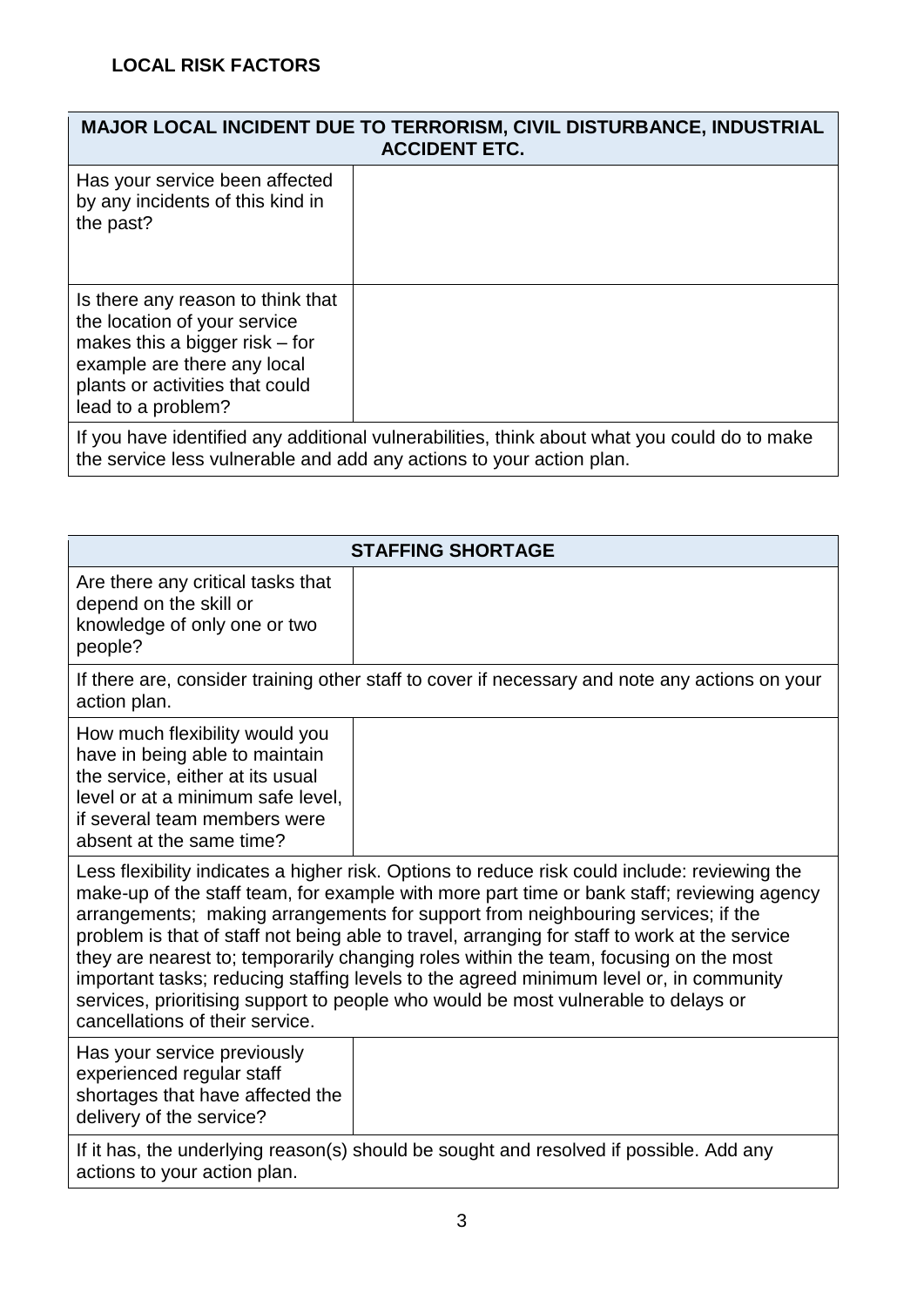| <b>EQUIPMENT FAILURE</b>                                                                                                                            |  |  |
|-----------------------------------------------------------------------------------------------------------------------------------------------------|--|--|
| Review how vulnerable your<br>service is to the risk of<br>equipment failure and list any<br>items that may be of concern.<br>Consider for example: |  |  |
| Any areas of a building that<br>are only accessed by one lift.                                                                                      |  |  |
| Any other key equipment of<br>which there is only one item,<br>for example if there is only<br>one tumble drier in a care<br>home.                  |  |  |
| Any key equipment that has<br>a history of unreliability.                                                                                           |  |  |

For each item identified, consider (i) any actions you can reasonably take to reduce the service's vulnerability to the possible failure of this item of equipment; and (ii) the practical plan of what to do if the item of equipment does fail. This could include:

- Considering whether there is any equipment that needs to be replaced.
- Where budgets allow, the purchase of addition items of equipment to reduce the impact if one fails.
- Where possible in a care home, accommodating the people who are least mobile in areas of the home not dependent on a single lift.

If equipment does fail, action could include:

- Using equipment at a neighbouring service or using an external service.
- Considering the possibility of a temporary replacement being hired until a repair has been completed.
- In the event of a care home lift failure where people can't access communal areas, providing meals and activities on the same floor as people's bedrooms.

Record the actions you decide on in your action plan.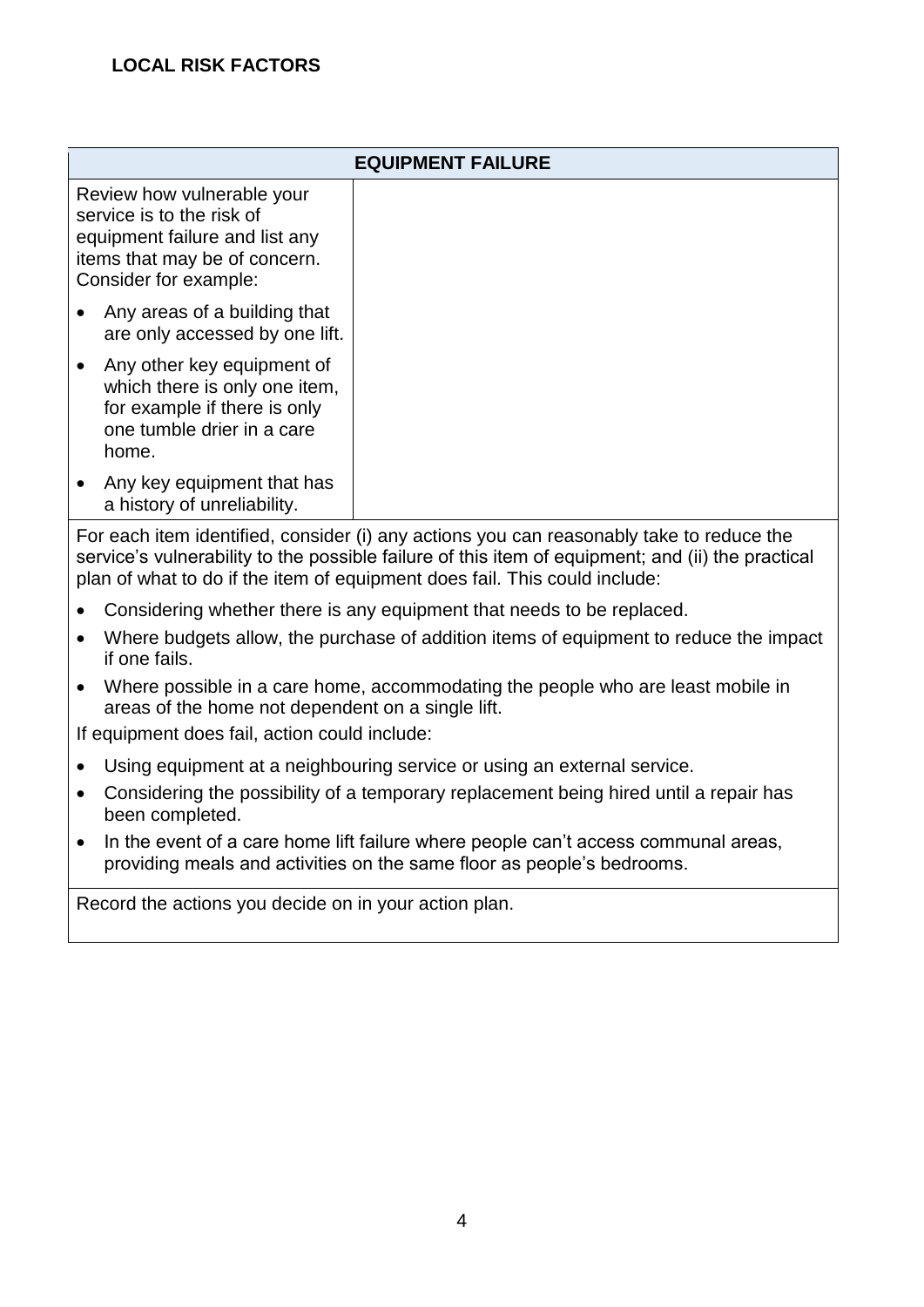### **LOSS OF ACCESS TO IT OR TELEPHONES**

List each IT system that you use in your service. For each one, record whether you have experienced any loss of access to this system over the last year, and how big a problem it would be if access were to be lost in future.

| System | Any loss of access over the<br>last year                                                                                                                                                                                              | How big a problem would it be if<br>access was lost? |
|--------|---------------------------------------------------------------------------------------------------------------------------------------------------------------------------------------------------------------------------------------|------------------------------------------------------|
|        |                                                                                                                                                                                                                                       |                                                      |
|        |                                                                                                                                                                                                                                       |                                                      |
|        |                                                                                                                                                                                                                                       |                                                      |
|        |                                                                                                                                                                                                                                       |                                                      |
|        |                                                                                                                                                                                                                                       |                                                      |
|        |                                                                                                                                                                                                                                       |                                                      |
|        |                                                                                                                                                                                                                                       |                                                      |
|        |                                                                                                                                                                                                                                       |                                                      |
|        | $\blacksquare$ . The second contract of the second contract of the second contract of the second second second second second second second second second second second second second second second second second second second second | and the second contract of the second                |

For each system for which you have identified that a loss of access would cause significant difficulty, note in your action plan any advance steps you can take to minimise the impact, and what you would do if access was lost.

#### **LOSS OF UTILITIES (ELECTRICITY, GAS OR WATER)**

For each of the utilities on which you depend, identify whether you have experienced any loss of access over the last year, and whether there are any particular reasons why the service might be more vulnerable to the loss of this utility. This could for example be due to a history of unreliable supply, the design or location of the service, or the needs of the people it supports.

| <b>Utility</b> | Any loss of access over the<br>last year? | Any particular reasons why the<br>service might be more vulnerable<br>to the loss of this utility? |
|----------------|-------------------------------------------|----------------------------------------------------------------------------------------------------|
| Electricity    |                                           |                                                                                                    |
| Gas            |                                           |                                                                                                    |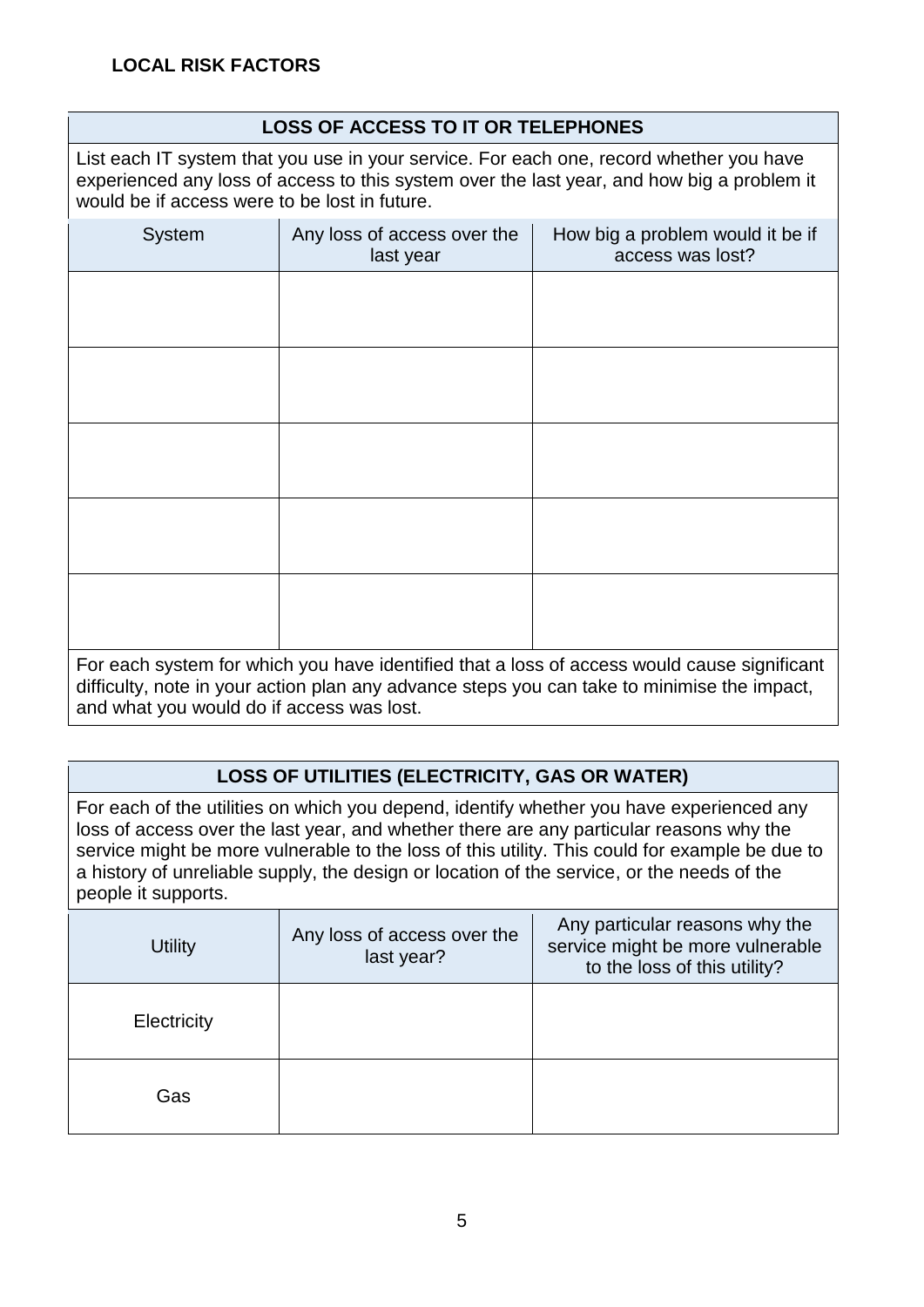### **LOCAL RISK FACTORS**

| Water                                                                                                                                                                                    |  |  |
|------------------------------------------------------------------------------------------------------------------------------------------------------------------------------------------|--|--|
|                                                                                                                                                                                          |  |  |
|                                                                                                                                                                                          |  |  |
| If you have identified any particular reasons why the service might be more vulnerable to<br>the loss of this utility, consider any additional actions that could reasonably be taken to |  |  |

reduce the level of vulnerability and add them to your action plan.

| <b>PANDEMIC FLU OR OTHER SIMILAR WIDESPREAD INFECTIOUS DISEASE</b>                                                                                                                       |  |  |
|------------------------------------------------------------------------------------------------------------------------------------------------------------------------------------------|--|--|
| Are the staffing arrangements<br>for your service particularly tight<br>or inflexible – for example if you<br>have no ability to reduce staffing<br>levels in an emergency<br>situation? |  |  |
| Are there any parts of the<br>service or furniture or equipment<br>within it that make infection<br>control more difficult?                                                              |  |  |
| Are there any other aspects of<br>the building or the operation of<br>the service that could make it<br>particularly vulnerable in the<br>event of a pandemic?                           |  |  |
| If you have identified any additional vulnerabilities, think about what you could do to make                                                                                             |  |  |

the service less vulnerable and add any actions to your action plan.

# **ANY ADDITIONAL LOCAL RISK AREAS**

Please list any additional local risk areas and, for each identified, note whether you have agreed and recorded additional actions.